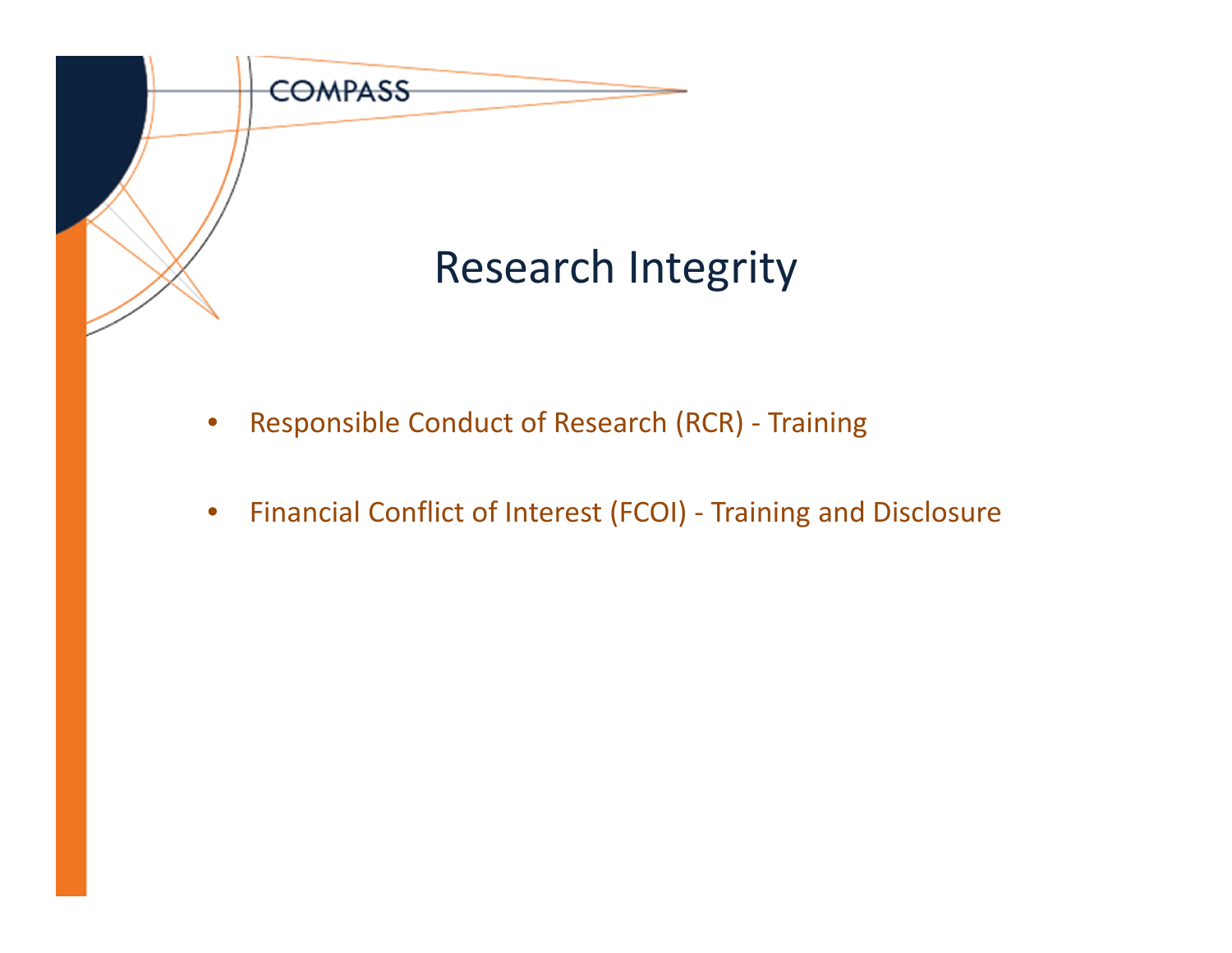## COMPASS

NSF, NIH and USDA Requirements for Responsible Conduct of Research (RCR) **Education** 

On August 20, 2009, the National Science Foundation (NSF) published (74 FR 42126) <sup>a</sup> new requirement for RCR education. For proposals submitted on or after January 4, 2010 and subsequently awarded, institutions are responsible for verifying that undergraduate students, graduate students and postdoctoral researchers supported by NSF to conduct research have received RCR training. At this time Auburn is using the *Collaborative Institutional Training Initiative* (CITI) RCR online program to meet the NSF requirement. (NSF Resources on RCR: http://edocket.access.gpo.gov/2009/E9‐ 19930.htm, http://www.nsf.gov/pubs/policydocs/rcr/rcrfaqs.jsp)

The National Institutes of Health (NIH) also require RCR education for certain types of awards. The NIH Policy on Responsible Conduct of Research Education took effect for all new and renewal applications submitted on or after January 25, 2010, and for all continuation (Type 5) applications with deadlines on or after January 1, 2011. The CITI RCR modules are also used to partially satisfy the NIH requirements. (http://grants.nih.gov/grants/guide/notice‐files/NOT‐OD‐10‐019.html)

USDA's National Institute of Food and Agriculture is now requiring training in the responsible conduct of research (RCR) for any faculty, staff, or students participating in NIFA research projects. The training requirement became effective in February 2013, must be documented and is subject to NIFA review. CITI is the training tool being used by Auburn. (http://research.ufl.edu/compliance/pdf/nifa\_213.pdf)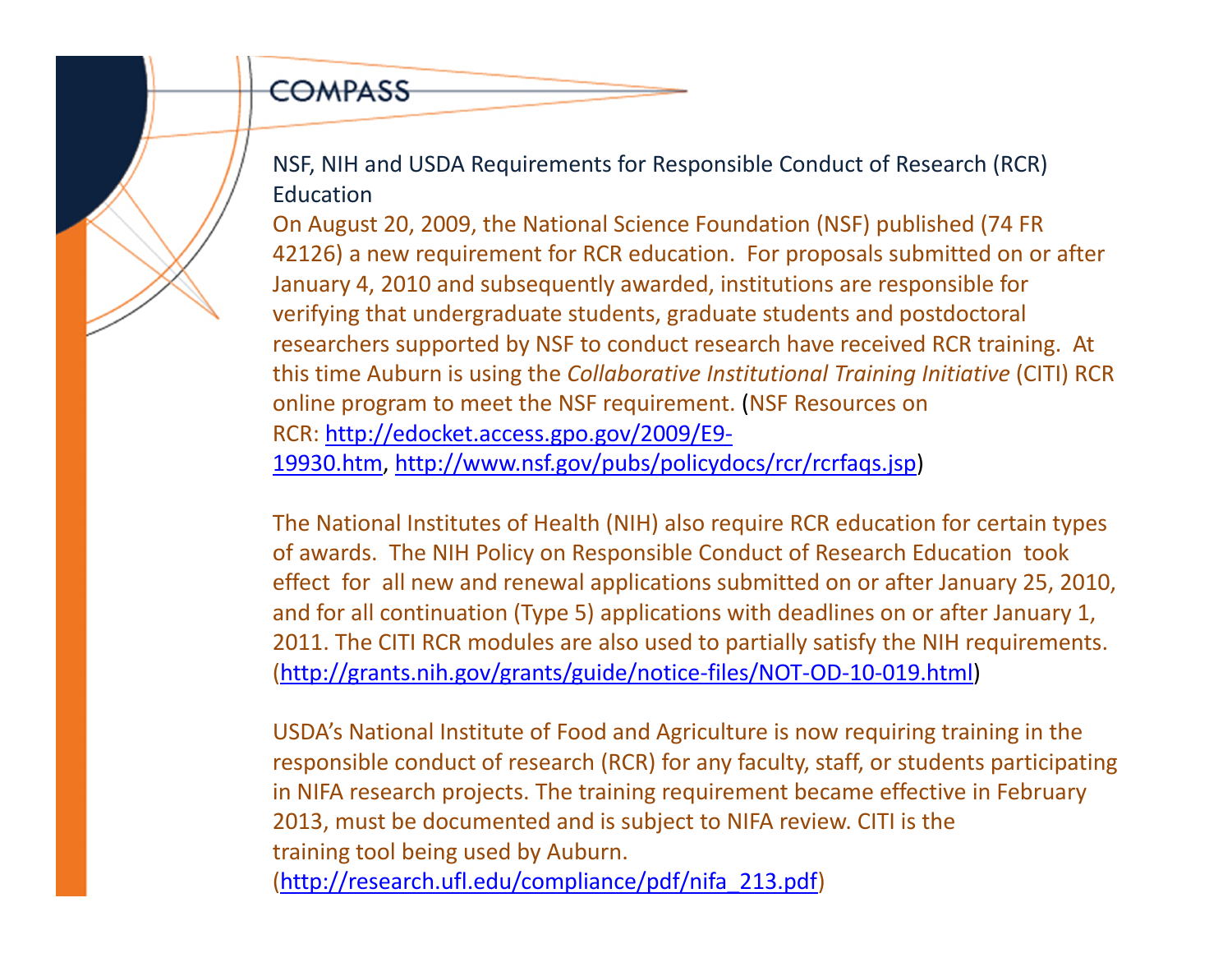

Training and Disclosures based on sponsor requirements. The Public Health Service (PHS)2012:

- $\triangleright$  Investigator: Any person, regardless of title or position, who is responsible for the **design, conduct, or reporting** of **research** funded by the PHS, or proposed for such funding, **including** collaborators and consultants.
- $\triangleright$  CITI Training

COMPASS

COI Disclosures (COI SMART System)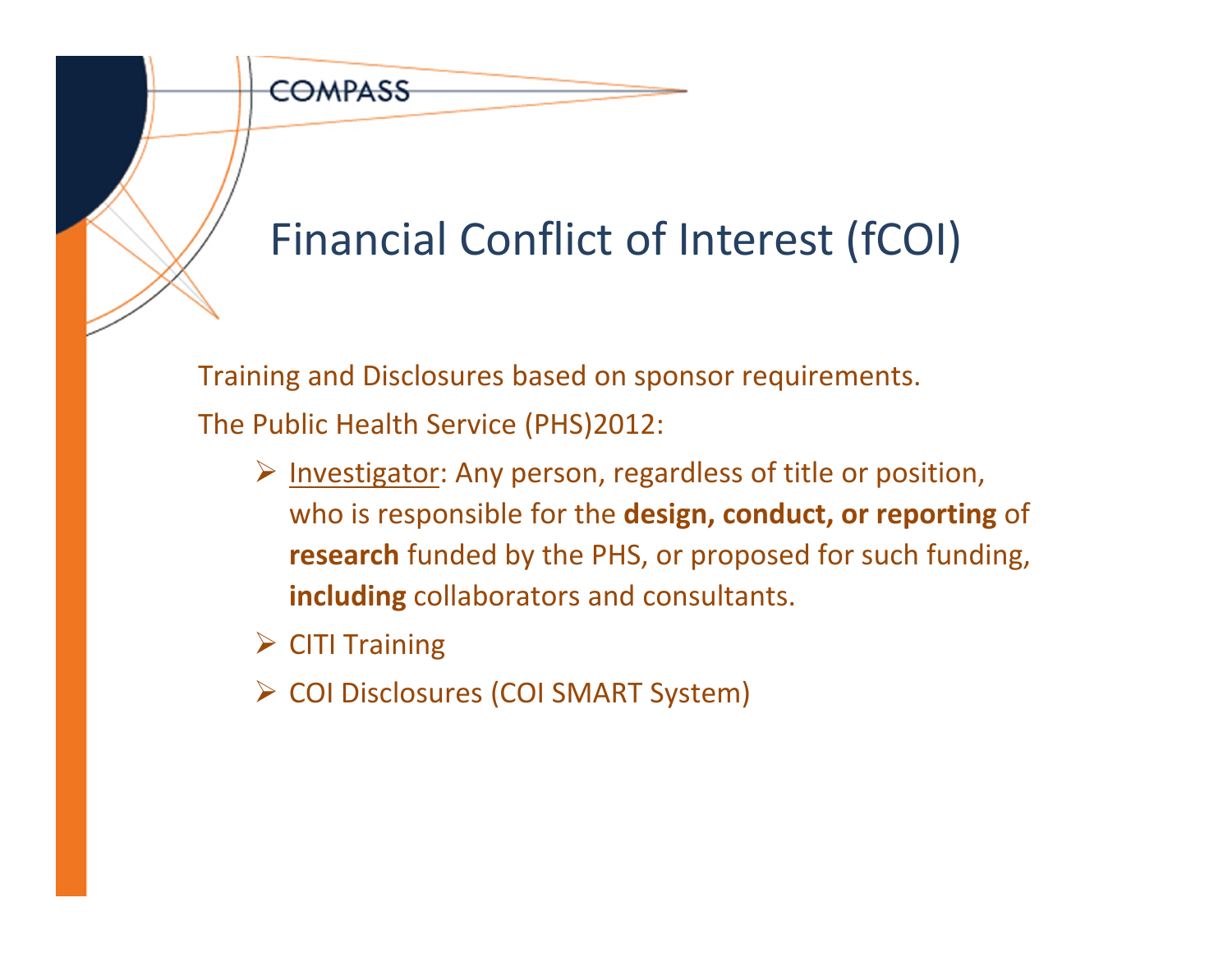## **Consequences of Non‐Compliance**

 $\bullet$ Suspension of research project.

COMPASS

- $\bullet$ Inability to use data or publish results.
- $\bullet$ Inability to receive funding from federal grants.
- •**•** Termination of employment.
- $\bullet$ ● Immediate shut-down of ALL research at the institution.
- $\bullet$  The exposure of the researcher and the institution to liability.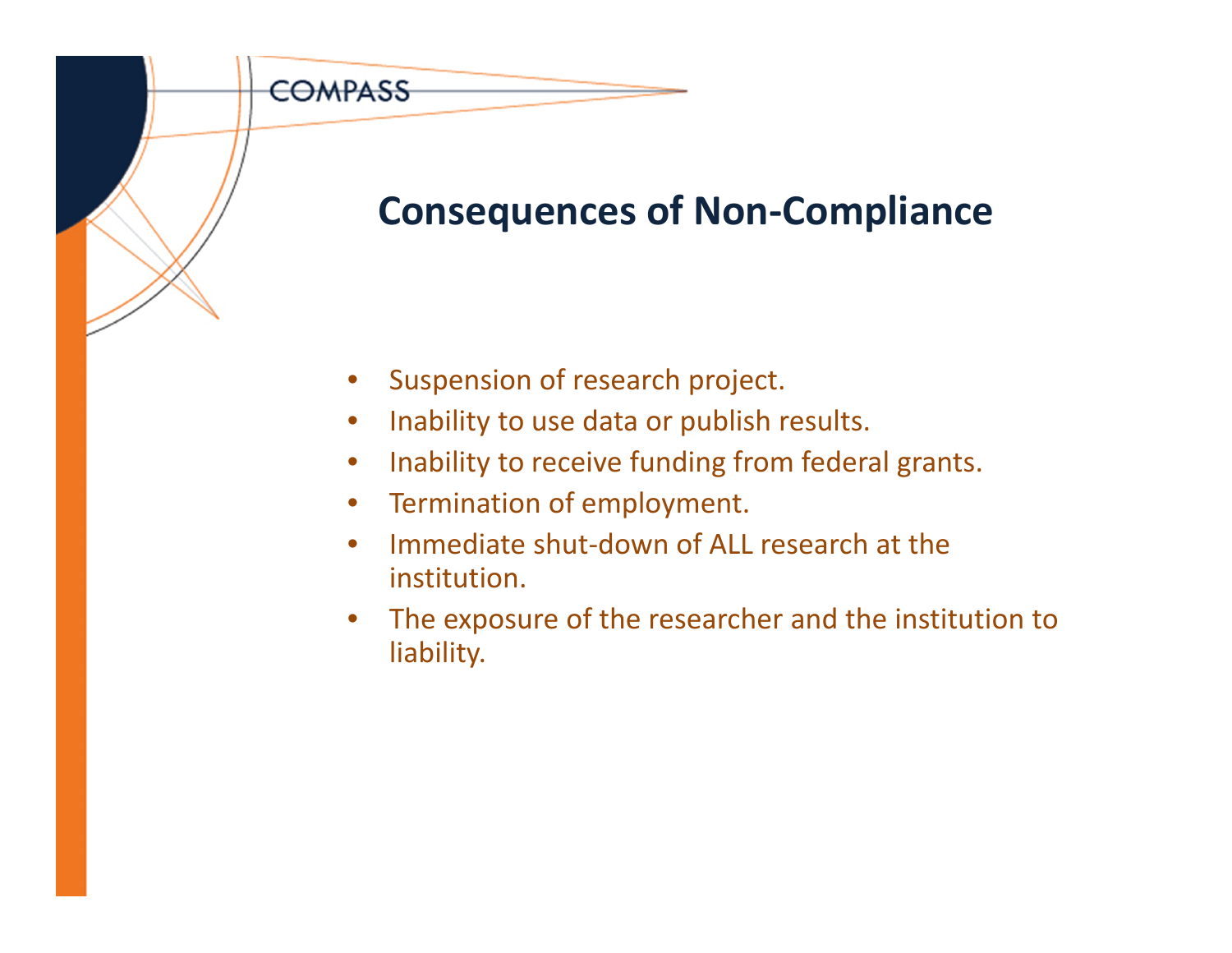

"The ultimate responsibility for the ethical conduct of science resides within the institution which conducts scientific research and with the individual scientist. Research institutions should ensure that rigorous scienti institution."

- American Medical Association (1997) Code of Medical Ethics



Picture Courtesy of: J. Smith<br>amehda2@comcast.net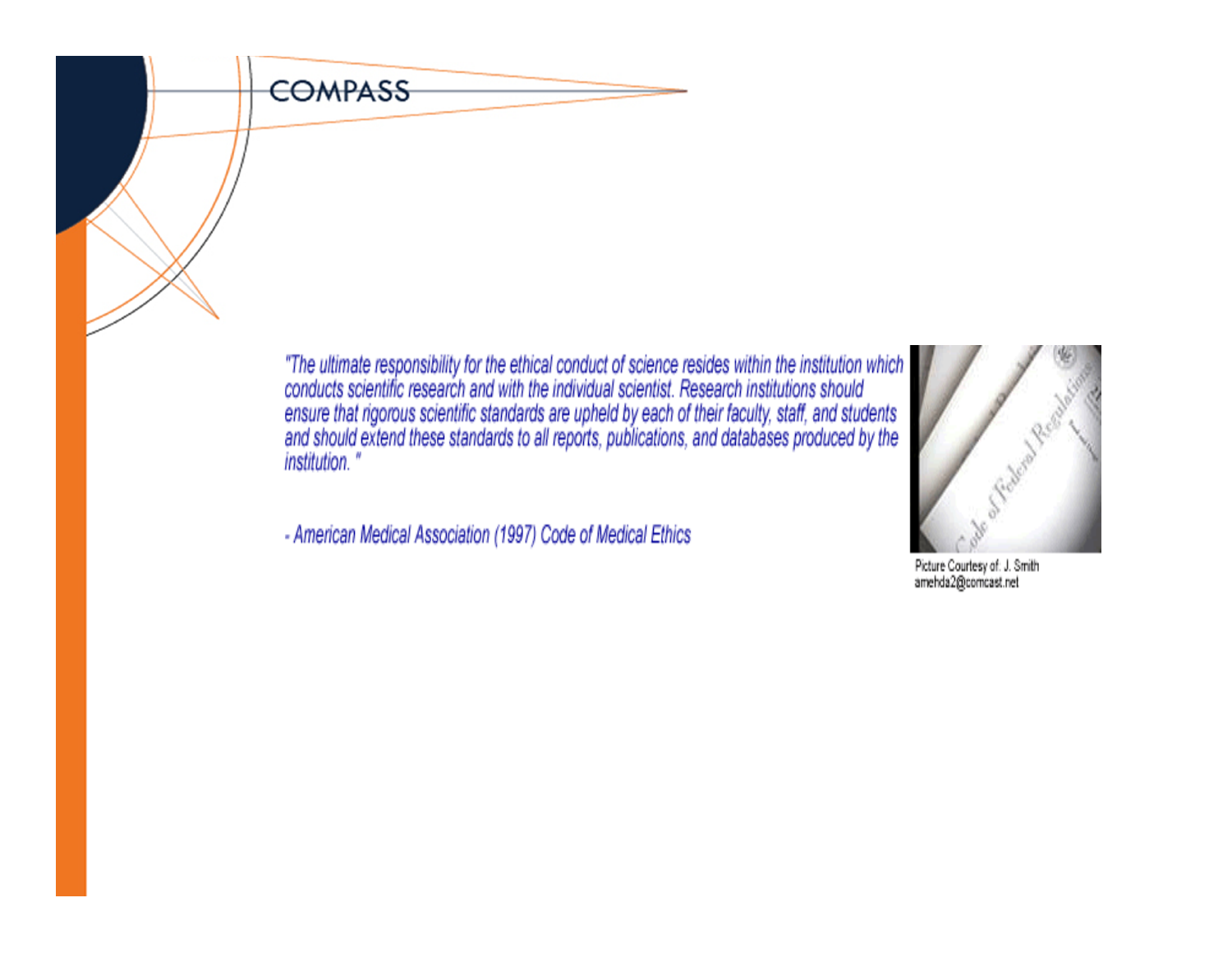